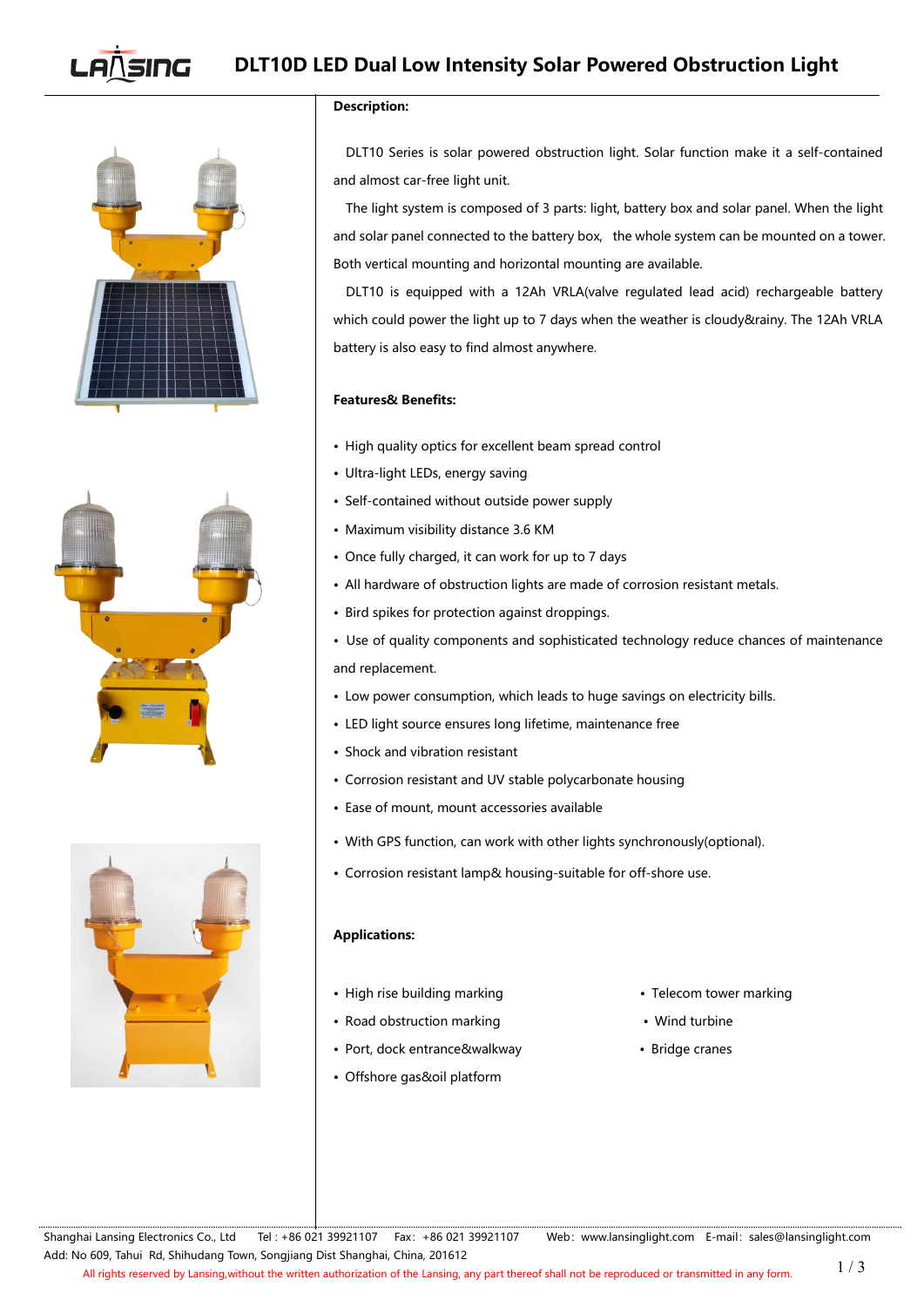**DLT10D LED Dual Low Intensity SolarPowered Obstruction Light**

Mounting dimension(mm)

**LANSING** 





| <b>Specifications:</b><br><b>LIGHT OUT-PUT</b> |                                               |
|------------------------------------------------|-----------------------------------------------|
|                                                |                                               |
| Nominal Night Range                            | $>3.6$ KM                                     |
| LED Color Available                            | Red, green, white, blue or amber              |
| Vertical Divergence                            | 10 Degree                                     |
| Horizontal Out-put                             | 360 Degree                                    |
| Illumination                                   | Ultra-bright LEDs                             |
| LED Lifespan                                   | 100,000 Hours                                 |
| <b>OPERATION</b>                               |                                               |
| Autonomy                                       | 7 days                                        |
| On & Off Level                                 | 70/100 Lux                                    |
| Flash Pattern                                  | Flashing                                      |
| <b>POWER SUPPLY</b>                            |                                               |
| Power Source                                   | Solar module, mono-crystalline silicon        |
| Solar Efficiency                               | 13.5%                                         |
| <b>Battery Capacity</b>                        | VRLA, 10V/12Ah                                |
| <b>Battery Replacement</b>                     | Yes, replaceable                              |
| MECHANICAL STRUCTURE                           |                                               |
| Lens                                           | Polycarbonate, UV Stabilize                   |
| Body                                           | Die-casting Aluminum                          |
| Water-proof                                    | <b>IP65</b>                                   |
| Weight                                         | 13 kg                                         |
| Temperature Range                              | $-40 \sim +55$                                |
| Warranty                                       | 5 years for light<br>2 years for VRLA battery |

# **Installation**

Year-round, unrestricted solar exposure is critical to long-term performance.

Shade dramatically reduces the ability of the light to charge its battery. To install the lantern: Fix in place with 4x bolts, studs & nuts, nails or screws. Recommended bolt size is M8.

Shanghai Lansing Electronics Co., Ltd Tel : +86 021 39921107 Fax: +86 021 39921107 Web: [www.lansinglight.com](http://www.nanhua.com) E-mail: [sales@lansinglight.com](mailto:sales@nanhua.com) Add: No 609, Tahui Rd, Shihudang Town, Songjiang Dist Shanghai, China, 201612 All rights reserved by Lansing,without the written authorization of the Lansing, any part thereof shall not be reproduced or transmitted in any form. 2 / 3